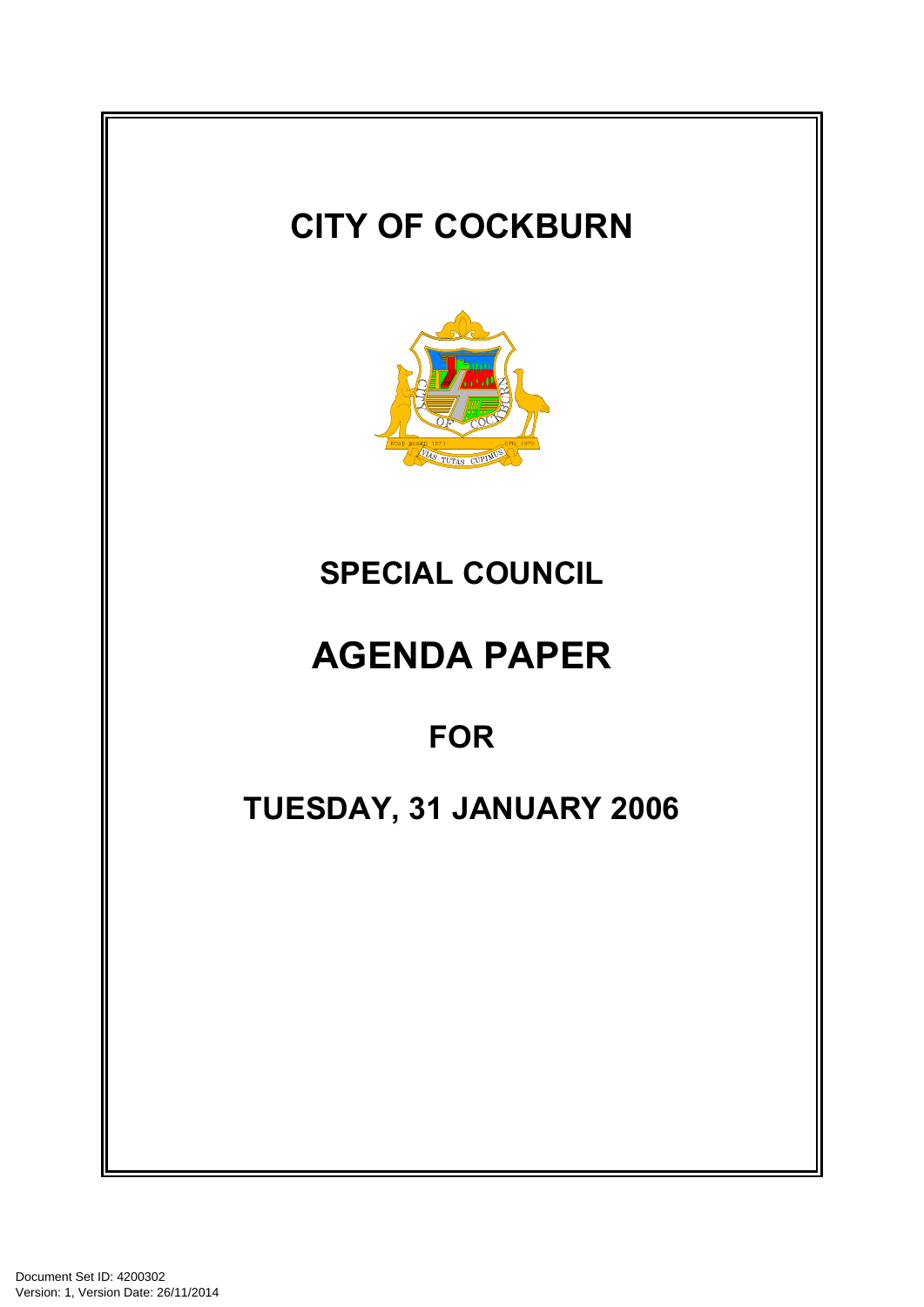# **CITY OF COCKBURN**

# **SUMMARY OF AGENDA TO BE PRESENTED TO THE SPECIAL COUNCIL MEETING TO BE HELD ON TUESDAY, 31 JANUARY 2006 AT 6:00 PM**

# **Page**

 $\equiv$ 

| $\mathbf 1$ .           |                                                    |                                                                                                                   |  |
|-------------------------|----------------------------------------------------|-------------------------------------------------------------------------------------------------------------------|--|
| 2.                      | APPOINTMENT OF PRESIDING MEMBER (IF REQUIRED)1     |                                                                                                                   |  |
| 3.                      | DISCLAIMER (TO BE READ ALOUD BY PRESIDING MEMBER)1 |                                                                                                                   |  |
| $\overline{\mathbf{4}}$ |                                                    | (SCM 31/01/2006) - ACKNOWLEDGEMENT OF RECEIPT OF WRITTEN<br>DECLARATIONS OF FINANCIAL INTERESTS AND CONFLICT OF   |  |
| 5                       |                                                    | (SCM 31/01/2006) - APOLOGIES & LEAVE OF ABSENCE 1                                                                 |  |
| 6                       |                                                    |                                                                                                                   |  |
| 7                       |                                                    | (SCM 31/01/2006) - DECLARATION BY COUNCILLORS WHO HAVE NOT<br>GIVEN DUE CONSIDERATION TO MATTERS CONTAINED IN THE |  |
| 8                       |                                                    |                                                                                                                   |  |
| 9.                      |                                                    |                                                                                                                   |  |
|                         | 9.1                                                | (SCM 31/01/2006) - REDEVELOPMENT OF ADMINISTRATION<br>BUILDING AND COUNCIL CHAMBERS (4602) (KW) (ATTACH) 2        |  |
| 10                      |                                                    | (SCM 31/01/2006) - RESOLUTION OF COMPLIANCE (SECTION 3.18(3),                                                     |  |
| 11                      |                                                    |                                                                                                                   |  |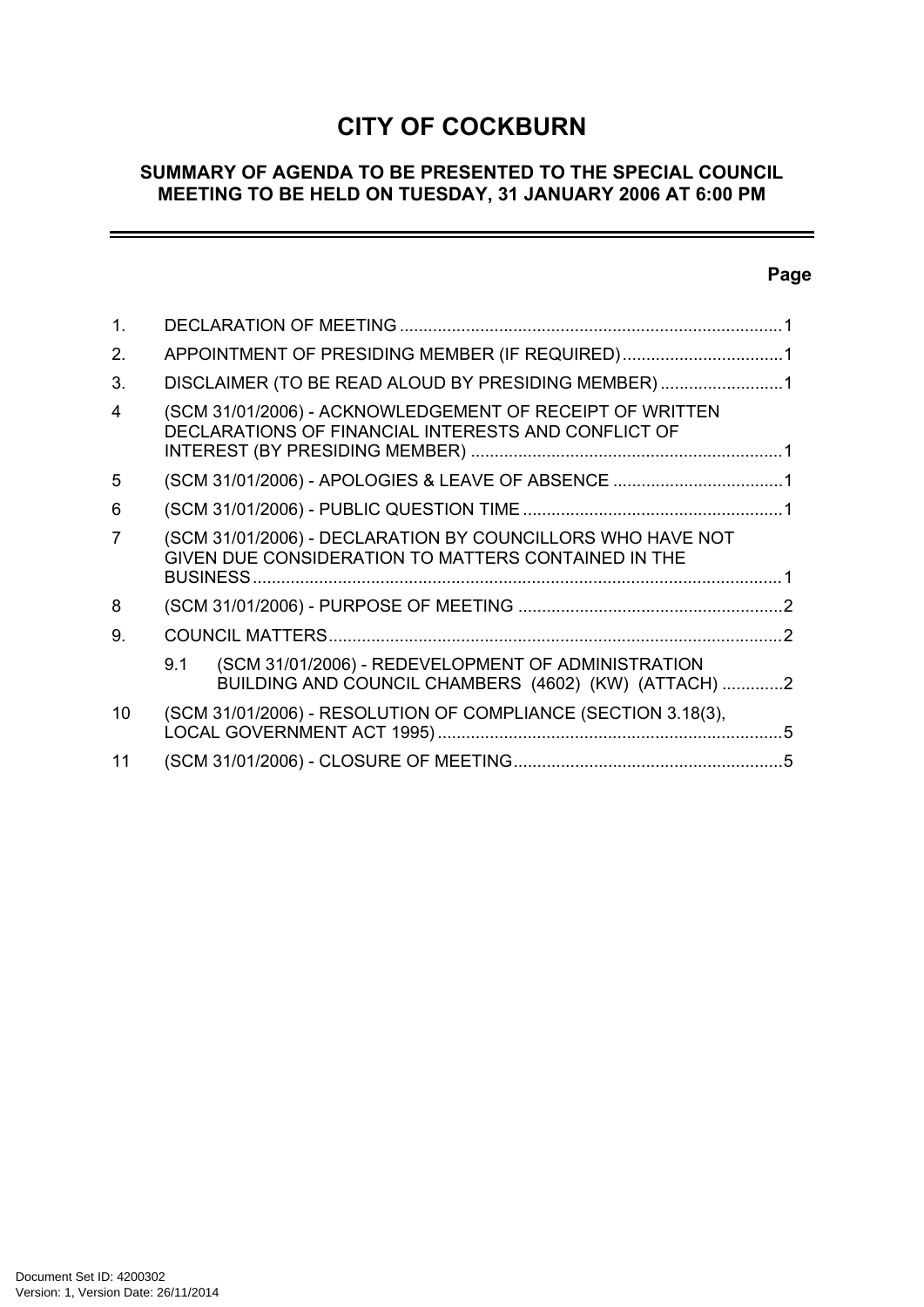# **CITY OF COCKBURN**

# **AGENDA TO BE PRESENTED TO THE SPECIAL COUNCIL MEETING TO BE HELD ON TUESDAY, 31 JANUARY 2006 AT 6:00 PM**

### <span id="page-2-0"></span>**1. DECLARATION OF MEETING**

### <span id="page-2-1"></span>**2. APPOINTMENT OF PRESIDING MEMBER (If required)**

#### <span id="page-2-2"></span>**3. DISCLAIMER (To be read aloud by Presiding Member)**

Members of the public, who attend Council Meetings, should not act immediately on anything they hear at the Meetings, without first seeking clarification of Council's position. Persons are advised to wait for written advice from the Council prior to taking action on any matter that they may have before Council.

### <span id="page-2-3"></span>**4 (SCM 31/01/2006) - ACKNOWLEDGEMENT OF RECEIPT OF WRITTEN DECLARATIONS OF FINANCIAL INTERESTS AND CONFLICT OF INTEREST (BY PRESIDING MEMBER)**

- <span id="page-2-4"></span>**5 (SCM 31/01/2006) - APOLOGIES & LEAVE OF ABSENCE**
- <span id="page-2-5"></span>**6 (SCM 31/01/2006) - PUBLIC QUESTION TIME**
- <span id="page-2-6"></span>**7 (SCM 31/01/2006) - DECLARATION BY COUNCILLORS WHO HAVE NOT GIVEN DUE CONSIDERATION TO MATTERS CONTAINED IN THE BUSINESS**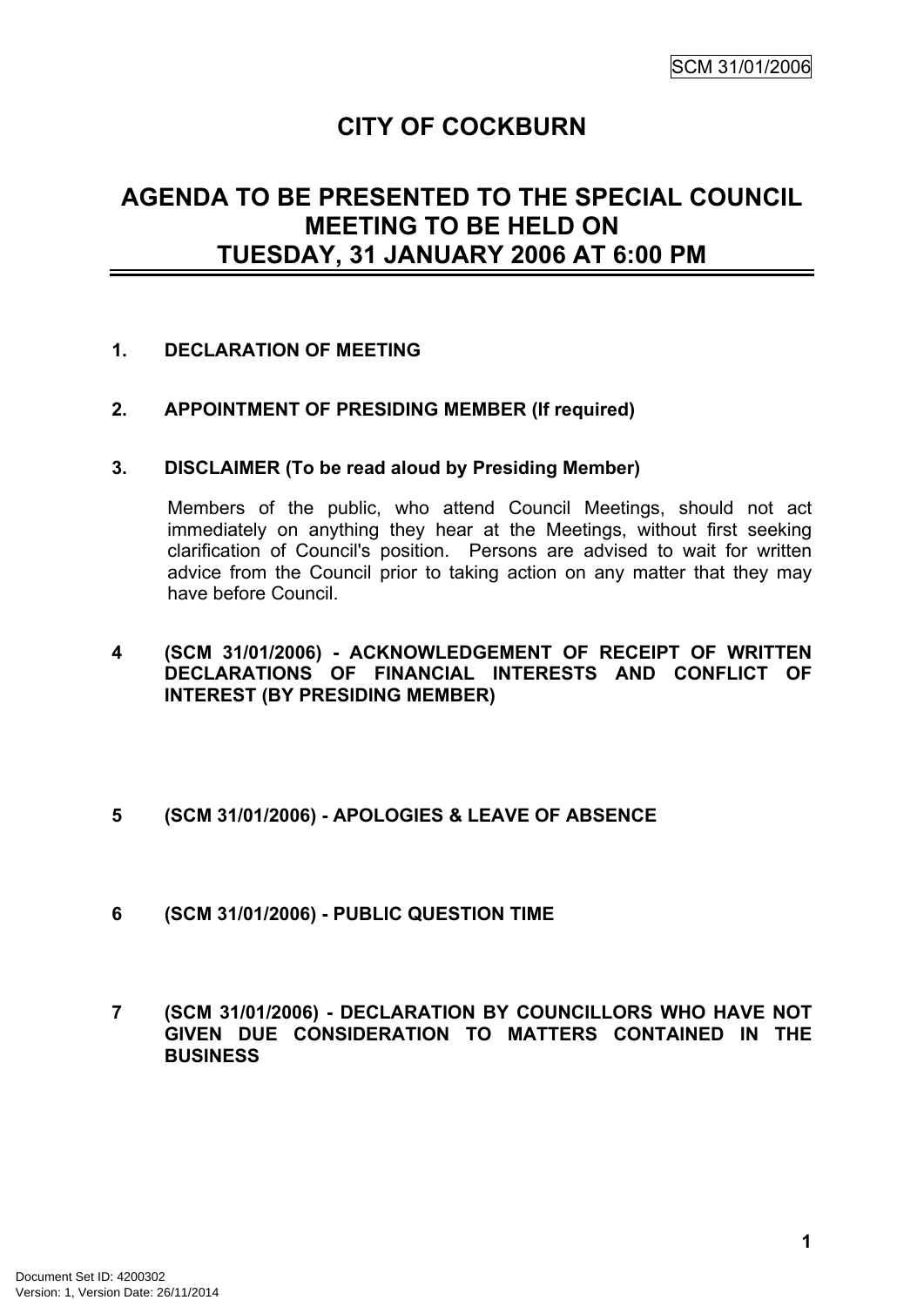# SCM 31/01/2006

# <span id="page-3-0"></span>**8 (SCM 31/01/2006) - PURPOSE OF MEETING**

The purpose of the meeting is for the consideration of the tenders received for the Administration Building extensions.

### <span id="page-3-1"></span>**9. COUNCIL MATTERS**

### <span id="page-3-2"></span>**9.1 (SCM 31/01/2006) - REDEVELOPMENT OF ADMINISTRATION BUILDING AND COUNCIL CHAMBERS (4602) (KW) (ATTACH)**

#### **RECOMMENDATION** That Council:

- (1) receive the report;
- (2) accept Tender RFT 41/2005 from Geo. A. Esslemont & Son for building construction services for the Administration Building Alterations and Additions in the sum of \$5,352,863 including GST; and
- (3) commit an allocation of \$1,709,560 in its 2006/07 Budget for the Redevelopment of the Administration Building and Council Chambers project with funds being drawn from the Community Infrastructure Reserve Fund.

# **TO BE CARRIED BY AN ABSOLUTE MAJORITY OF COUNCIL**

# **COUNCIL DECISION**

### **Background**

At the Ordinary Council Meeting of 10<sup>th</sup> November 2005, Council resolved on agenda item 16.5, Redevelopment of Administration Building and Council Chambers, to:

- (1) receive the report;
- (2) proceed with the proposal subject to acceptable tenders being received for the project; and
- (3) convene a special meeting in December 2005 to consider the tenders received.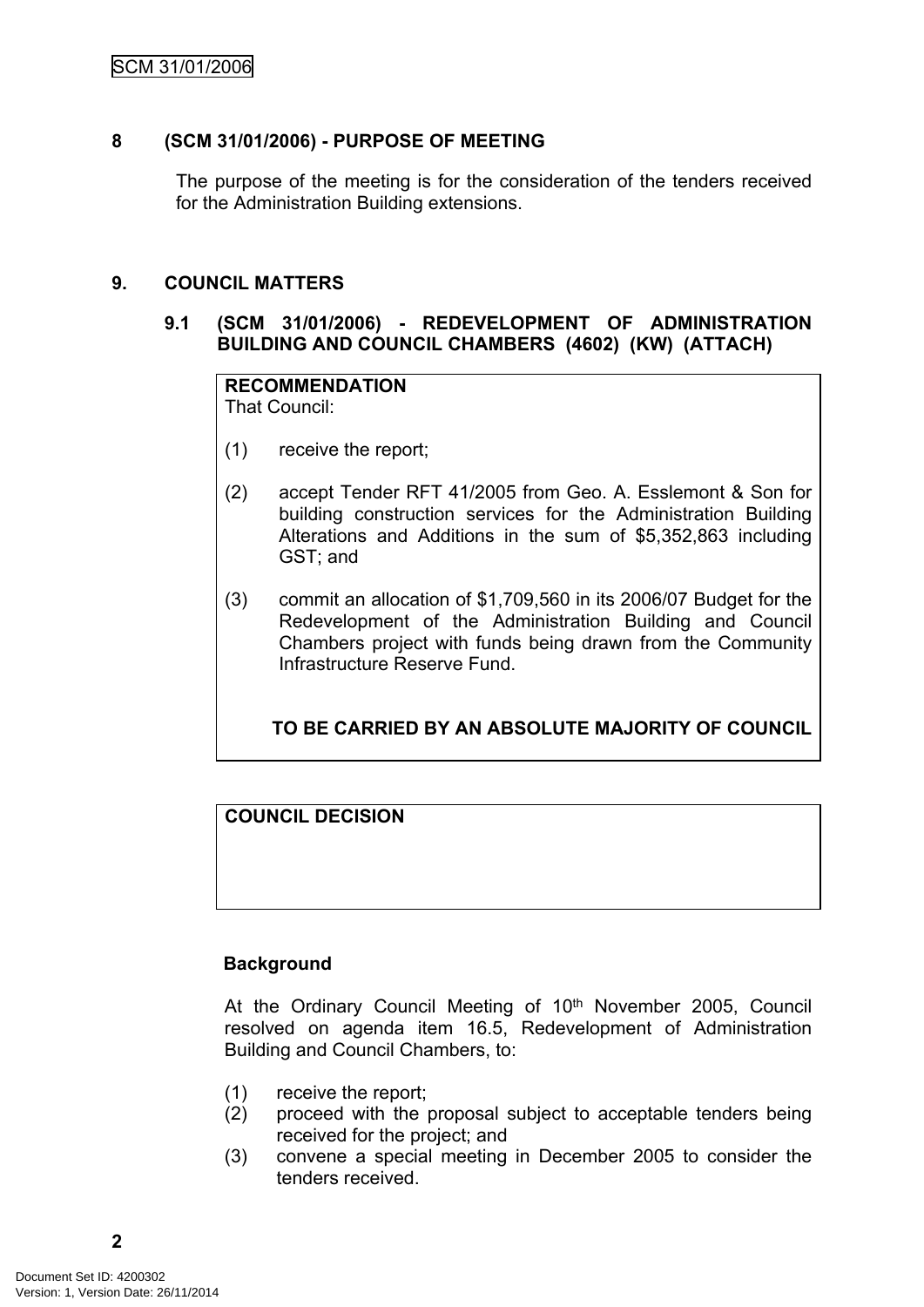# **Submission**

Tenders closed on 24th January 2006 and submissions were received from four respondents:

- Cooper & Oxley Builders Pty. Ltd.
- Keywest Constructions Pty. Ltd.
- Geo. A. Esslemont & Son
- Myers Constructions (1955) Pty. Ltd.

# **Report**

The tenders' qualitative criteria were assessed by two independent panels; one from our Architect T&Z; and one from the City of Cockburn. The independent qualitative scores were collated and applied to the weighting, then added to the quantitative weighting score.

T&Z's report is attached and recommends accepting the tender from Geo. A. Esslemont & Son.

The tender from Esslemont complies with our requirements. The pretender estimate exclusive of GST for construction from Davis Langdon, our Quantity Surveyor, was \$4,568,000. The Esslemont tender of \$4,866,239 (excl. GST) is within 10% of the pre-tender estimate and it is recommended their offer be accepted.

# **Strategic Plan/Policy Implications**

The Corporate Strategic Plan Key Result Areas which apply to this item are:-

- 1. Managing Your City
	- *"To deliver services and to manage resources in a way that is cost effective without compromising quality."*

Council Policy SES3 "Evaluation of Tenders" refers.

# **Budget/Financial Implications**

The tendered price exclusive of GST is \$4,866,239. Other costs associated with the project, including those paid to date, are as follows: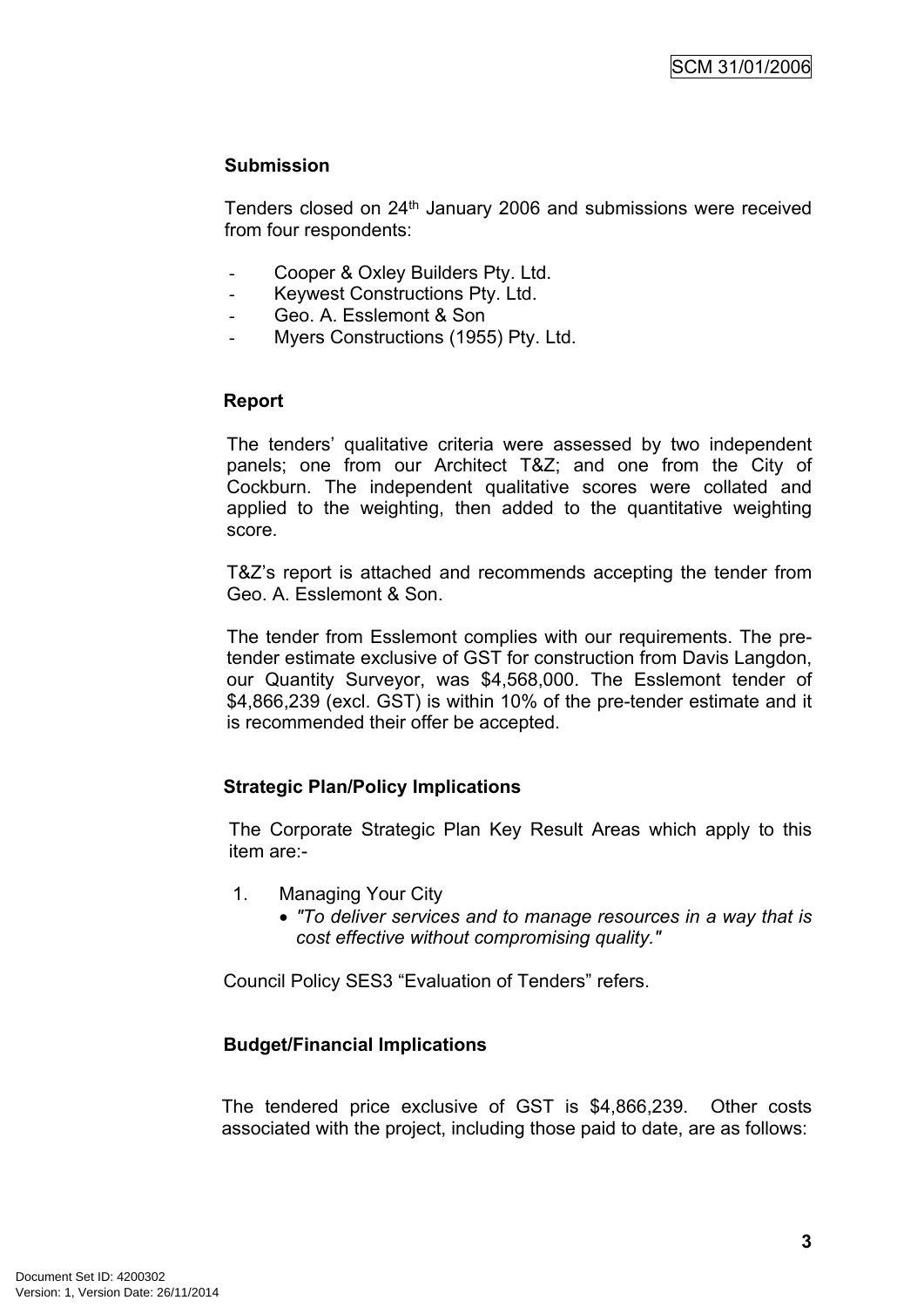| Architect/Consultants                            |  |
|--------------------------------------------------|--|
| 488,154                                          |  |
| <b>Relocation to Civic Centre</b>                |  |
| 209,231                                          |  |
| <b>Building Licence/Construction Contingency</b> |  |
| 293,500                                          |  |
|                                                  |  |

990,885

The grand total is therefore \$5,857,124.

The initial allocation for this project in the 2004/05 budget was \$4,147,564. The requirement for additional funding is therefore \$1,709,560. These additional funds will not be required until 2006/07 and are available in the Community Infrastructure Reserve Fund.

Total **\$** 

# **Legal Implications**

N/A

### **Community Consultation**

N/A

# **Attachment(s)**

- (1) Report and Recommendation from T&Z Architects
- (2) Internal Evaluation of Tenders

### **Advice to Proponent(s)/Submissioners**

Tenderers have been advised that the matter is to be considered at the 31 January 2006 Special Council Meeting.

### **Implications of Section 3.18(3) Local Government Act, 1995**

Nil.